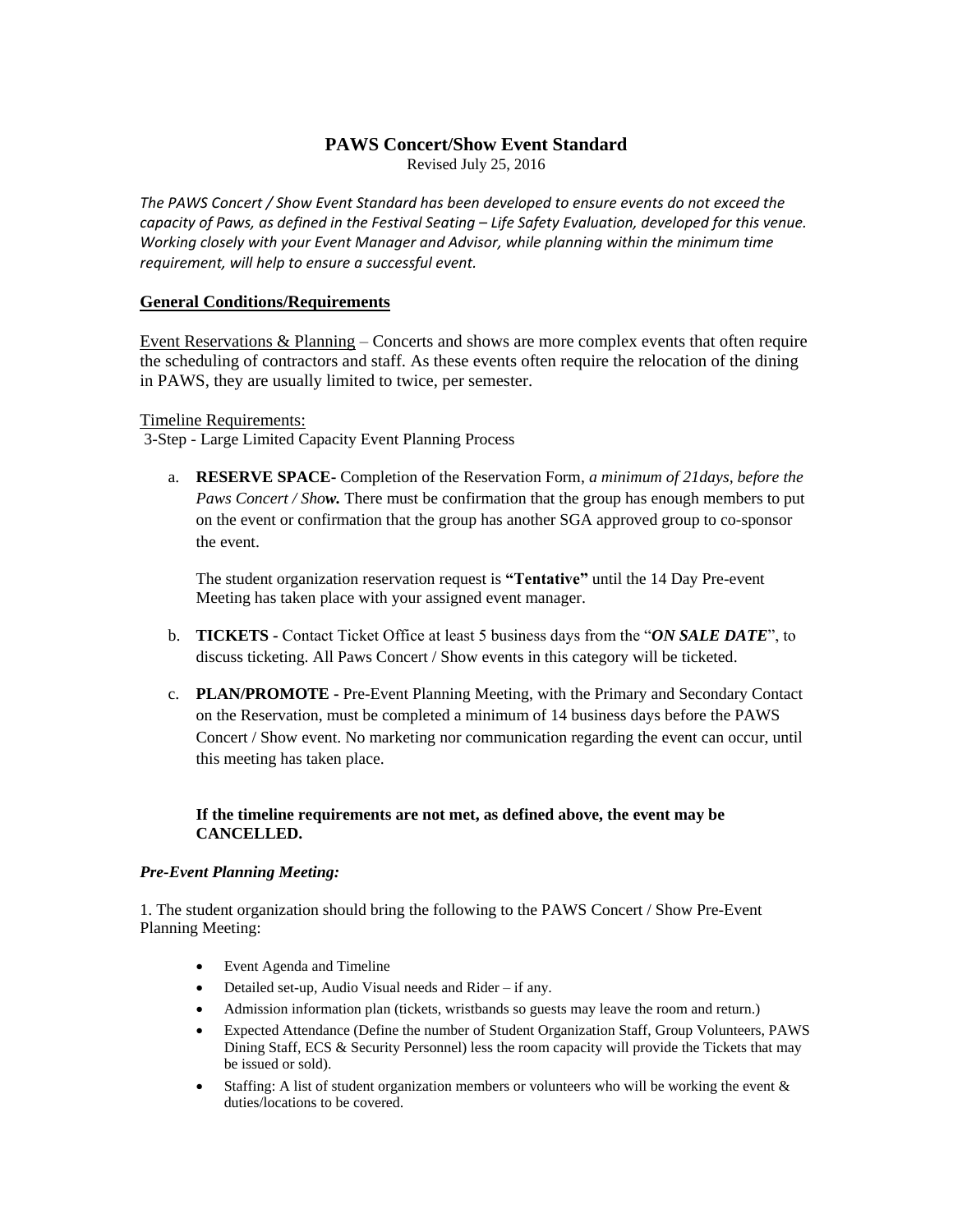- Crowd Control and Door Monitor plan (review the Student Organization positions required at the end of this document)
- Event budget (If the Student Organization does not have an SGA account, payment must be made in advance)
- Details on Food/Catering (If a Food Waiver is required, it must be submitted to Black & Gold Catering, a minimum of 10 days in advance, to be considered.
- Must contact Ticket Office, at least 5 business days, from the "ON SALE DATE", to discuss ticketing. All PAWS concerts / shows will be ticketed.
- All guests will be wrist banded. Host Student Organization Staff Members who are working the event, are to be issued an alternate wrist band. The number of host group and others working the event including Dining Services staff cannot exceed 558.

Event Marketing - The Student Organization, sponsoring the event, will be responsible for communicating/promoting the event details outlined below. The plan must be reviewed and approved by the Director of Student Activities (or their designee) and the assigned ECS Event Manager, prior to any promotional activity. Failure of the group to properly promote the event details properly, may result in it being cancelled.

The required communication/promotion points include:

- The event is a ticketed event. This information must include when tickets will be available and the cost if applicable.
- Event Staff retains the right to restrict access to anyone appearing to be under the influence of drugs or alcohol.

Venues Capacity - Paws:

- Entire space inclusive of Attendees, Staff, Security, Performers and Kitchen Staff- **558.**
- The pit area (stage level) **400** standing (festival seating)

# PAWS Dining Services:

Food Services will be reduced in PAWS, to accommodate the concert/show guests, with a limited menu - if at all. Chartwells may provide soft drinks, pre-packaged snacks and pre-made items for sale to show/concert Attendees only. Chartwells will accommodate Students not attending the show/concert, in the Susquehanna Dining Room, during events when PAWS is not accessible.

Acceptable Sound Level **–** amplified sound level is not to exceed 115 dB. This sound level will be measured with a hand held device, by onsite Tech Services or obtained by an authorized TU representative, from Tech Services.

Staffing Requirements **–** The Student Organization will be responsible for Crowd Control and Medic Staff costs. Note: Staffing required includes 1 crowd control vendor supervisor, 3 crowd control vendor personnel and 1 medic. For events over 400 attendees, we will conduct a bag check with 1 additional crowd control vendor person who will be located at the main entry door.

Tax Liability – Student Organizations registered by the University, do not share in the University's tax status. Concession sales and/or other forms of income, such as admissions charges, may result in a tax liability to the Student Organization. Proceeds may also be subject to retail sales or amusement tax. Tax information is available and settlement of taxes owed, will be handled by the Ticket Office, located in Room 110, of the University Union.